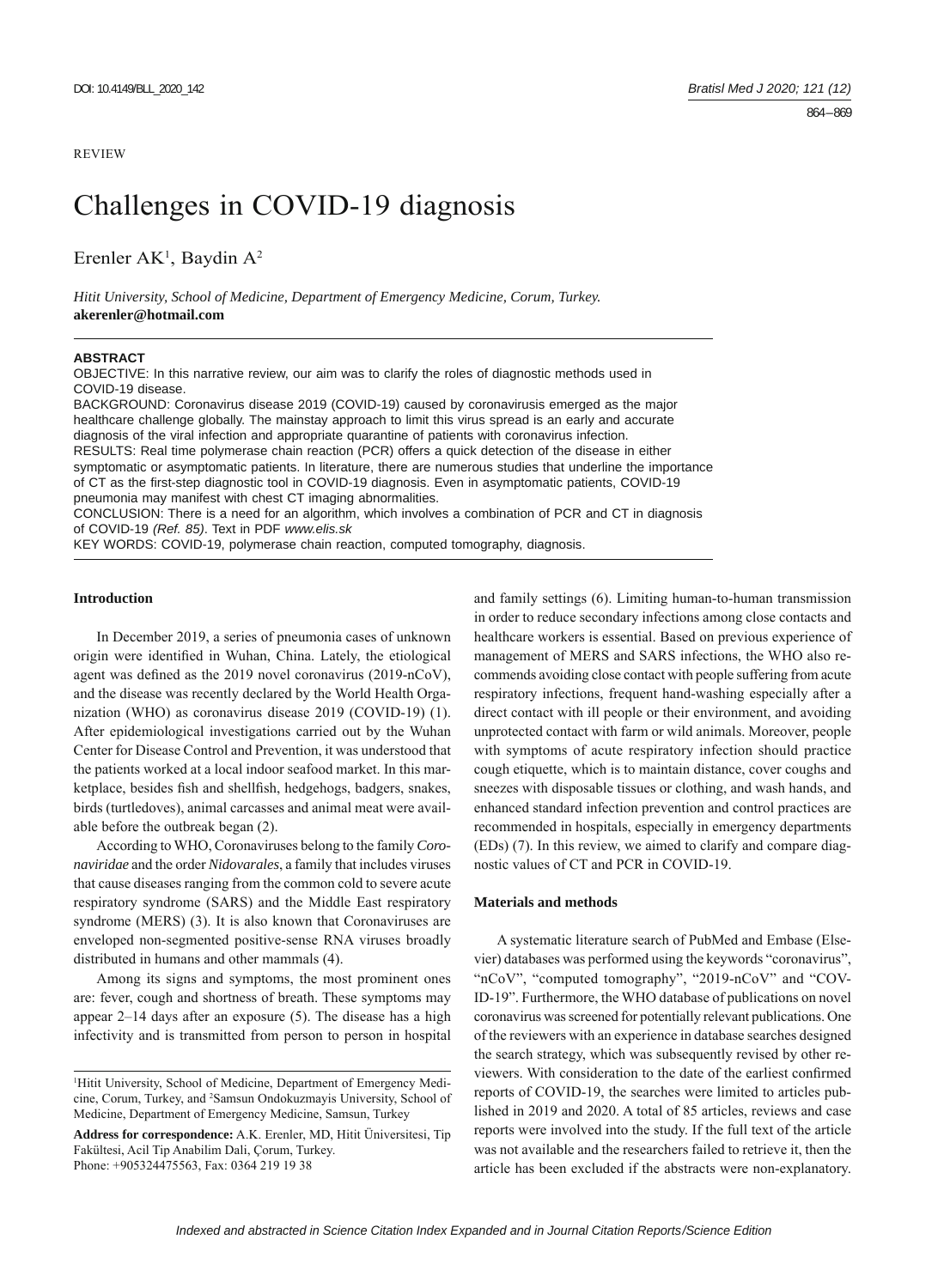### *Signs, symptoms and laboratory analyses*

The most common symptoms in COVID-19 are related to respiratory system (8). The signs and symptoms of COVID-19 pneumonia are similar to other pneumonias (9). The majority of the patients with COVID-19 are admitted to EDs with mild, influenzalike symptoms. In older patients and those with co-morbidities, the disease may progress to interstitial pneumonia, acute respiratory distress syndrome (ARDS) and death. Death occurs in 2–5 % of the patients (10).

Zhao et al found that angiotensin-converting enzyme 2 (ACE2) was the receptor of COVID-19. In normal lung tissue, ACE2 is mainly expressed by type I and type II alveolar epithelial cells. It was reported that 83 % of alveolar cells expressed ACE2. Therefore, COVID-19 infection seems to show its effects by causing damage to most II type alveolar cells (11).

Extrapulmonary site for virus replication may be digestive system since a high concentration of viral RNA in anal swabs was determined (12). In a study, interestingly, 13.3 % patients had diarrhoea, while no patients had dyspnoea (13).

When laboratory findings of the disease were investigated, white blood cell (WBC) count was usually normal or might be decreased. Besides, lymphocyte count might decrease and hypersensitive C reactive protein (CRP) might be increased. In the study, it was reported that serum lactate dehydrogenase (LDH) was significantly increased, while albumin was decreased. Alanine aminotransferase (ALT), aspartate aminotransferase (AST), total bilirubin (Tbil), serum creatinine (Scr) and other items showed no significant changes  $(8, 14-16)$ .

In the study with 85 patients; fever, cough and expectoration were found to be the most common symptoms, 14 patients had a decreased oxygen saturation, 33 had leukopenia, 53 had lymphopenia, and 82 had elevated CRP (17).

It was also reported that the CRP, erythrocyte sedimentation rate and LDH showed a significantly positive correlation with the severity of COVID-19 pneumonia (18). Additionally, an increased expression of IL-2R and IL-6 in serum was shown to be related to the severity of the COVID-19 pneumonia and the prognosis of the patients (8).

Even though the most common symptom was fever, body temperature screening might not be an adequate screening as it can potentially miss travellers incubating the disease or travellers concealing fever during travel and might contribute to the importation of the virus to the countries of destination since patients having the virus in incubation period of the disease might be missed. Therefore, travel restrictions and 14-day quarantine of people who visited areas with a high risk are recommended to prevent spreading of the disease (15, 19). In the study, the median time from exposure to onset of illness was found to be 4 days (20). Patients might also be totally non-symptomatic (21). The virus may transmit from human to human even in non-symptomatic phase and during incubation by patients with brief and non-specific illness. The severity of the disease is known to be milder in children and more likely to infect elderly people with chronic comorbidities (22, 23). There is a lack of evidence about transmission to neonates during labour (4).

## *PCR testing in COVID-19*

In such pandemics that we experience, it is essential to reduce anxiety through a rapid diagnosis in order to improve decision making and crisis management  $(25)$ . Real time PCR is accepted to be a reliable and quick test in detecting both symptomatic and asymptomatic patients (19, 23, 26). It is obtained from swabs, sputum, secretions from the lower respiratory tract, or blood (27). As an advantage, laboratory-developed tests can be adapted for fully automated PCR platforms (28).

However, a negative Real Time PCR test result does not completely rule out COVID-19. It is not rational to use it as a single factor for the management of patients. Experiences indicate that re-testing should be considered in consultation with public health authorities (29, 30). This method also has some disadvantages since it is time-consuming, expensive and it depends upon technical expertise. It is dangerous since the virus must be contained. Also, the presence of viral RNA or DNA does not always reflect an acute disease and contribution of positive PCR results to disease severity is not always explicitly exhibited (31).

The success of this method depends on the presence of viral genome in sufficient amounts at the site of the sample collection that can be amplified  $(32)$ . For high quality nasopharyngeal specimen collection procedure, the swab must be inserted into the nostril parallel to the palate. The swab must be maintained in place for a few seconds in order to enable secretion absorption and then, the swab must be quickly placed in a sterile tube, containing 2–3 mL of viral transport media. The procedure for collecting oropharyngeal (e.g. throat) specimens entails swabbing the posterior pharynx, avoiding the tongue, and immediate placement of the swab into another separate sterile tube, also containing 2–3 mL of viral transport media (23).

Since viral pneumonias may not be identified in the production of purulent sputum, a nasopharyngeal swab is usually the collection method used to obtain a specimen for testing. Besides, nasopharyngeal specimens, either, may miss some infections. When a deeper specimen is needed, bronchoscopy might be necessary (33). During sampling, professionals must wear personal protective clothing including eye protection (goggles), a filtering facepiece respirator (N95), a surgical cap, gloves, a fluid-resistant gown, and shoe covers (34).

The nasopharyngeal swabs using the real-time PCR method, besides coronavirus, rhinovirus and influenza might also be isolated (35).

As was done in Singapore, in order to win the war in pandemics, it seems vital to increase the number of tests of all suspected individuals and enhanced the surveillance for all the patients with pneumonia and a tracing of contacts of the confirmed cases within their clusters (36).

#### *Chest computed tomography findings in COVID-19*

In typical COVID-19 pneumonia cases, single or multiple patchy ground glass shadows accompanied by a septal thickening are common. As the disease progresses, the lesion grows, and the ground glass shadow coexists with the solid shadow or the stripe shadow (8). Unenhanced chest CT findings reveal multiple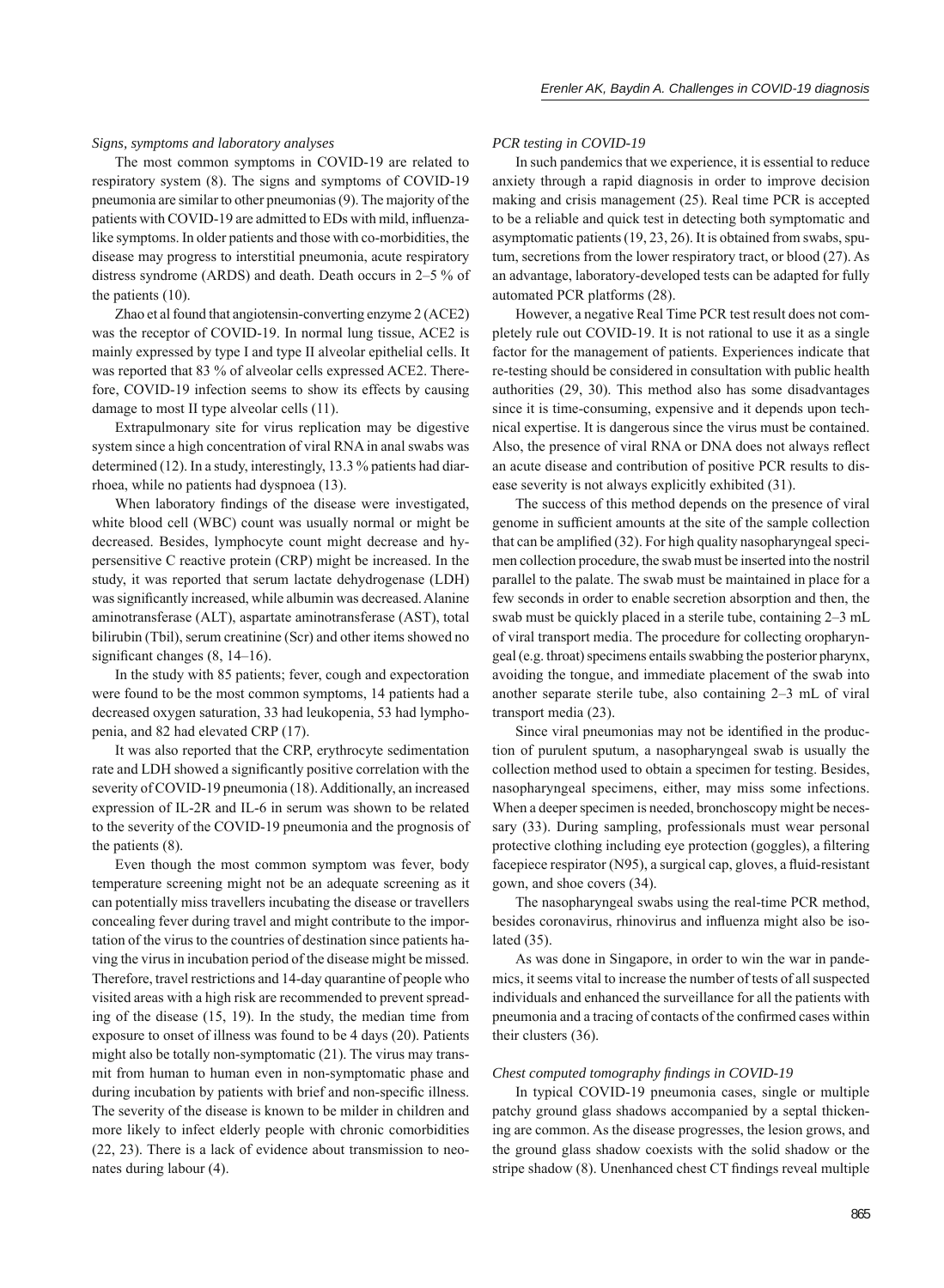## 864 – 869

bilateral and peripheral ground-glass opacities (GGOs) in the superior segments of both lower, peripheral lobes without sparing the subpleural regions (37–51).

It was reported that GGOs might be seen in the central area of the lung lobe as round nodular-like lesions, which is different from the common imaging manifestations that are patchy-like lesion in subpleural region in the early stage of the disease (52). It was also reported that CT findings might include bilateral pleural effusions (21). Patchy consolidation and ground-glass opacities observed in chest CT may be distributed along the bronchial bundles or subpleural regions in both lungs (53).

In patients with COVID-19 pneumonia, early-stage lung CT scans mostly show multiple, small patch-like shadows, and interstitial changes, which were more obvious in the extrapulmonary region. These shadows subsequently progressed to multiple ground-glass opacities in both lungs, along with infiltration shadows with a "large white lung" observed in more severe cases. (54).

In the study by Wu J et al, it was reported that the majority of the lesions were multiple and were detected in subpleural region bilaterally. Single GGOs and a combination of GGOs and consolidation were the most common lesions. Pleural parallel sign, intralobular septal thickening, halo sign, reversed-halo sign, pleural effusion and pneumatocele were also determined (55).

Pan F et al classified the abnormalities in chest CT in 4 categories as follows: Early stage (0‒4 days after onset of the initial symptom): In this stage, GGO distributed subpleurally in the lower lobes unilaterally or bilaterally. Progressive stage (5-8 days after the onset of the initial symptom): In this stage, the infection rapidly aggravates and extends to a bilateral multi-lobe distribution with a diffuse GGO, crazy-paving pattern and consolidation. Peak stage (9–13 days after the onset of the initial symptom): In this stage, the involved area of the lungs slowly increase to the peak involvement and dense consolidation became more prevalent. The findings included a diffuse GGO, crazy-paving pattern, consolidation and residual parenchymal bands. Absorption stage  $(\geq 14 \text{ days})$ after the onset of the initial symptom): GGOs may be observed due to consolidation absorption. Crazy-paving pattern is not observed (56). Even in asymptomatic patients, COVID-19 pneumonia may manifest with chest CT imaging abnormalities (38).

There are also some atypical presentations seen in chest CT in COVID-19 pneumonia patients. Consolidative opacities superimposed on GGO may be found in a small number of cases, mainly in the elderly population. In the later stages of the disease, septal thickening, bronchiectasis, pleural thickening, and subpleural involvement might be seen. Pleural effusion, pericardial effusion, lymphadenopathy, cavitation, CT halo sign, and pneumothorax are uncommon, but may be seen with a disease progression (16, 49, 57). Also, airway changes, pleural changes, fibrosis, nodules, etc., were demonstrated in COVID-19 patients (58). In the report, pneumothorax was also observed (59).

Pneumonia related to COVID-19 more likely affects multiple lobes and the size of the lesions vary from 1 cm to more than 3 cm (16, 60).

It is also suggested to perform repetitive chest CTs in order to determine the prognosis of the disease. It is known that GGOs may evolve to consolidation as the disease progresses (58, 61, 62). On the follow-up CTs, progressive opacifications, consolidation, interstitial thickening, fibrous strips and air bronchograms may be found compared to initial CT (18).

In the intermediate stage of the disease, an increase in the number and size of GGOs and progressive transformation of GGOs into multifocal consolidative opacities, septal thickening, and development of a crazy paving pattern might be observed. After about 2 weeks, consolidative opacities gradually resolve and the number of lesions and involved lobes decrease (57).

In the follow-up CT scan, the pulmonary vessels enlargement in areas, where new lung infiltrates develop, can be an early radiological sign of lung impairment (63). In the case report, CT showed fibrous lesions after a recovery (64). Small amounts of patchy ground-glass opacities and fibrous stripes in bilateral lungs may also persist (41).

As seen in SARS and MERS pneumonias, CT is recommended in COVID-19 for follow-up in individuals, who are recovering from COVID-19 to evaluate the long-term or permanent lung damage including fibrosis (65).

#### *Role of computed tomography in COVID-19 pneumonia*

Timely diagnosis of COVID-19 pneumonia is the mainstay of rapid management and treatment of the disease. Definitive diagnosis of the disease is based on PCR test, however, radiological findings have indispensable value in diagnosis. Given the fact that the most frequent imaging finding is GGO, careful interpretation of the chest radiographs is needed as GGOs may look very faint. CT scans are recommended in patients with suspicious lung abnormality (44, 53, 66, 67). However, it must be kept in mind that even though CT provide an early diagnosis and stratification of the disease, it may be totally normal in some patients (68).

In the study with 80 patients, 55 (68.75 %) showed abnormal chest CT images (69). In another study, 56 % of early patients had a normal CT. It was concluded that chest CT had a limited sensitivity and negative predictive value early after symptom onset. CT imaging cannot be used as a reliable standalone tool to rule out COVID-19 infection (70). Chung et al revealed that 14 % of the patients with COVID -19 had entirely normal chest CT examinations at presentation without GGOs or consolidation (71). In the study, two of 5 children with confirmed COVID-19 infection had no sign of abnormality at chest CT (72). CT abnormality was not determined in 17.9 % with non-severe disease and in 2.9 % with severe disease  $(67)$ . In another study with 15 patients, the first nasal or pharyngeal swab samples in all 15 cases were positive, while 6 patients had no lesions in CT (73). In the report, 8 of 101 patients with COVID-19 had no abnormal findings in  $CT(50)$ . Wei Xia et al reported that normal CT findings in COVID-19 was  $20\%$  (74). Another report revealed that 9 mild patients among 50 patients were negative in CT imaging (15). Among 149 PCR positive patients, 17 patients had normal CT at the time of admission (17).

The evidence revealed that a normal chest CT scan does not exclude the diagnosis of 2019-nCoV infection (75).

Another disadvantage of CT use as a sole diagnostic tool in COVID-19 pneumonia is that the CT manifestations of COVID-19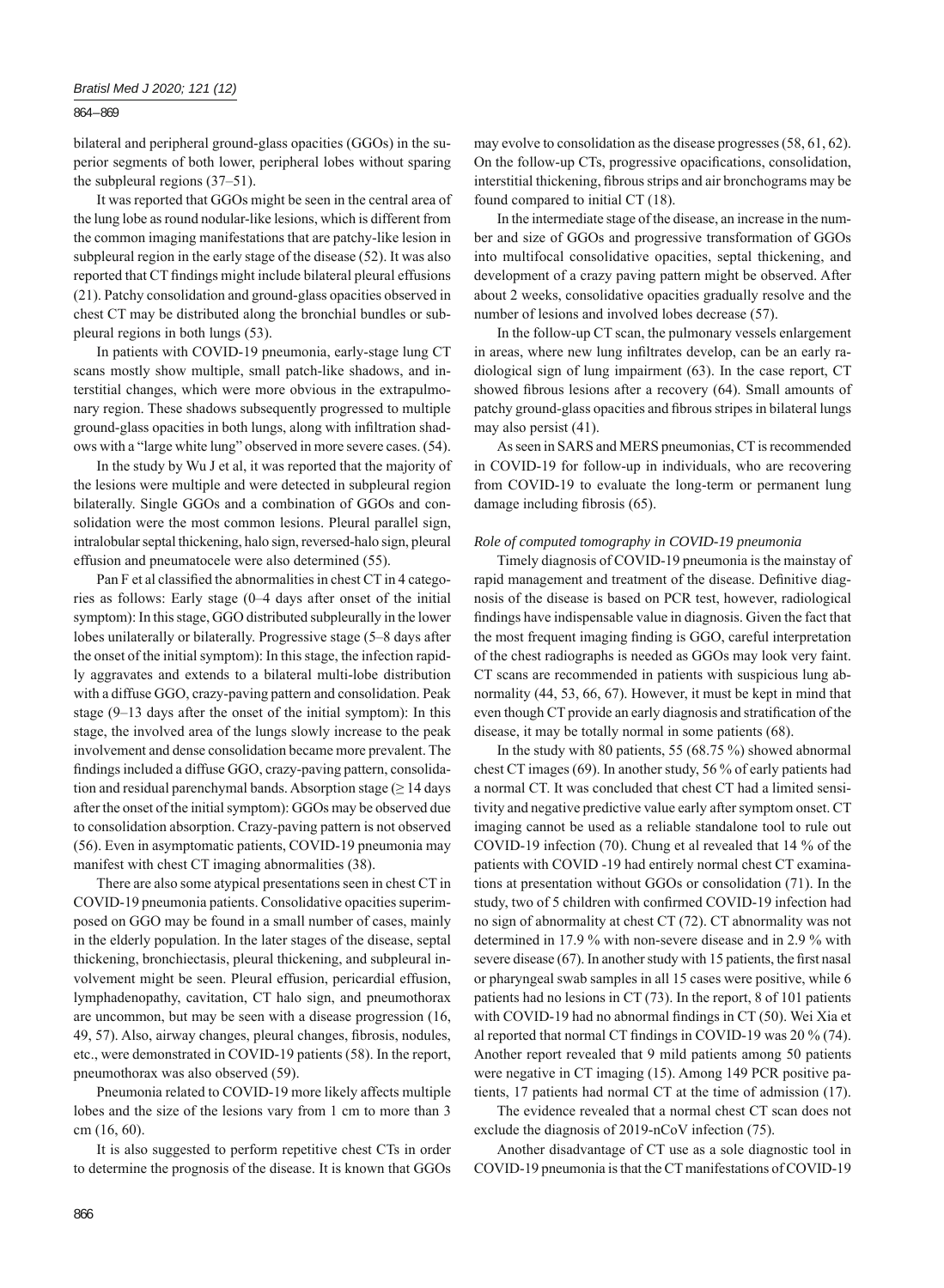pneumonia are similar to those of SARS, which are usually fast changing, multiple, and migratory, but the distribution of lesions is mainly in the middle and peripheral zones of the lung (1, 8, 76). Similarities can be found in pneumonias related to MERS, H7N9 pneumonia, H1N1 virus infection, SARS, coronavirus infection, and avian influenza A (H5N1) (64, 71, 77). The CT findings of COVID-19 also overlaps with the CT findings of adenovirus infection (78). This fact can be problematic in paediatric patients since coinfection is common in this group (74).

#### *Chest computed tomography vs PCR tests*

There is an ongoing debate on the diagnostic role of chest CT in COVID-19 pneumonia. Chest CT has a high sensitivity for diagnosis of COVID-19. Even though there are studies suggesting chest CT as the primary tool for the current COVID-19 detection in epidemic areas (8, 79, 80), nucleic acid tests are recommended for a prompt diagnosis and treatment (12, 64, 81).

However, the positive ratio of PCR detection for COVID-19 may be only 47.4 % in the suspect patients, according to the study  $(82)$ . Additionally, in the report, five out of 167 patients, whose PCR tests were negative, were diagnosed as COVID-19 pneumonia according to chest CT findings (83). While the rate of positivity in chest CT was found to be 88 %, the rate of positivity in PCR was found to be 59 % of the patients (23). This result may be associated with similar CT findings observed in other viral pneumonias, but it is difficult to rely on nucleic acid detection alone (84). It was also reported that follow-up chest CTs improve earlier that RT-PCT results turns negative (79). This finding emphasizes the role of chest CT in determining a disease progression. Dasheng et al. recommends CT as the first and immediate reference for doctors to screen the highly suspected cases and to take necessary actions while PCR serves as a confirmation tool, the results of which could be utilized later to decide (85). Nevertheless, a combination of CT imaging and nucleic acid tests is more likely to have a superior diagnostic value, when compared to each parameter alone (84).

# **Conclusion**

PCR testing for COVID-19 diagnosis has some disadvantages: it relies on the presence of adequate viral genome in the sample site, probability of missing the period of viral replication and incorrect sampling method (32). CT imaging, as an alternative, also has some disadvantages. The radiation exposure and a weak diagnostic value, when the infection is limited to upper respiratory system or performed in the early stage, can be given as examples. Also, CT is problematic in differential diagnosis of various viral pneumonias. In conclusion, an algorithm, which involves a combination of PCR and CT must be determined in order to maintain an accurate and timely diagnosis of COVID-19.

## **References**

**1. Sun Z.** Diagnostic Value of Chest CT in Coronavirus Disease 2019 (COVID-19). Curr Med Imaging 2020. DOI: 10.2174/15734056169992 00320163751.

**2. Wu F, Zhao S, Yu B et al.** A new coronavirus associated with human respiratory disease in China. Nature 2020; 579 (7798): 265-269. DOI: 10.1038/s41586-020-2008-3.

**3. WHO Website.** Available at: Novel Coronavirus (2019-nCoV). World Health Organization. https://www. who.int/emergencies/diseases/novel-Coronavirus-2019. Published January 7, 2020.

**4. Richman DD, Whitley RJ, Hayden FG et al.** Clinical virology. 4th ed. Washington, DC: ASM Press, 2016.

**5. CDC Website.** Available at: https://www.cdc.gov/coronavirus/2019 ncov/symptoms-testing/symptoms.html

**6. Chan JF, Yuan S, Kok KH et al.** A familial cluster of pneumonia associated with the 2019 novel coronavirus indicating person-to-person transmission: a study of a family cluster. Lancet 2020; 395 (10223): 514‒523. DOI: 10.1016/S0140-6736 (20)30154-9.

**7. Lai CC, Shih TP, Ko WC et al.** Severe acute respiratory syndrome coronavirus 2 (SARS-CoV-2) and coronavirus disease-2019 (COVID-19): The epidemic and the challenges. Int J Antimicrob Agents 2020; 55 (3): 105924. DOI: 10.1016/j.ijantimicag.2020.105924.

**8. Chen L, Liu HG, Liu W et al.** Analysis of clinical features of 29 patients with 2019 novel coronavirus pneumonia. Zhonghua Jie He He Hu Xi Za Zhi 2020; 43 (3): 203‒208. DOI: 10.3760/cma.j.issn.1001-0939.2020.03.013.

**9. Zhao D, Yao F, Wang L et al**. A comparative study on the clinical features of COVID-19 pneumonia to other pneumonias. Clin Infect Dis 2020. pii: ciaa247. DOI: 10.1093/cid/ciaa247.

**10. World Health Organization.** Coronavirus disease 2019 (COVID-19) Situation Report – 48. https://www.who.int/emergencies/ diseases/novelcoronavirus-2019/situation-reports/.

11. Zhao Y, Zhao Z, Wang Y et al. Single-cell RNA expression profiling of ACE2, the putative receptor of Wuhan 2019-nCov. bioRxiv 2020. https:// doi.org/10.1101/2020.01.26.919985.

**12. Chen W, Lan Y, Yuan X et al.** Detectable 2019-nCoV viral RNA in blood is a strong indicator for the further clinical severity. Emerg Microbes Infect 2020; 9 (1): 469‒473. DOI: 10.1080/22221751.2020.1732837.

**13. Dai WC, Zhang HW, Yu J et al.** CT Imaging and Differential Diagnosis of COVID-19. Can Assoc Radiol J 2020; 71 (2): 195-200. DOI: 10.1177/0846537120913033.

**14. Shi H, Han X, Zheng C.** Evolution of CT Manifestations in a Patient Recovered from 2019 Novel Coronavirus (2019-nCoV) Pneumonia in Wuhan, China. Radiology 2020; 295 (1): 20. DOI: 10.1148/radiol.2020200269.

**15. Xu YH, Dong JH, An WM et al.** Clinical and computed tomographic imaging features of novel coronavirus pneumonia caused by SARS-CoV-2. J Infect 2020; 80 (4): 394‒400. DOI: 10.1016/j.jinf.2020.02.017.

16. Han R, Huang L, Jiang H et al. Early Clinical and CT Manifestations of Coronavirus Disease 2019 (COVID-19) Pneumonia. Am J Roentgenol 2020: 1‒6. DOI: 10.2214/AJR.20.22961.

**17. Yang W, Cao Q, Qin L et al.** Clinical characteristics and imaging manifestations of the 2019 novel coronavirus disease (COVID-19): A multi-center study in Wenzhou city, Zhejiang, China. J Infect 2020; 80 (4): 388-393. DOI: 10.1016/j.jinf.2020.02.016.

**18. Xiong Y, Sun D, Liu Y et al.** Clinical and High-Resolution CT Features of the COVID-19 Infection: Comparison of the Initial and Followup Changes. Invest Radiol 2020. DOI: 10.1097/RLI.0000000000000674.

**19. Bwire GM, Paulo LS.** Coronavirus disease-2019: is fever an adequate screening for the returning travelers? Trop Med Health 2020; 48: 14. DOI: 10.1186/s41182-020-00201-2.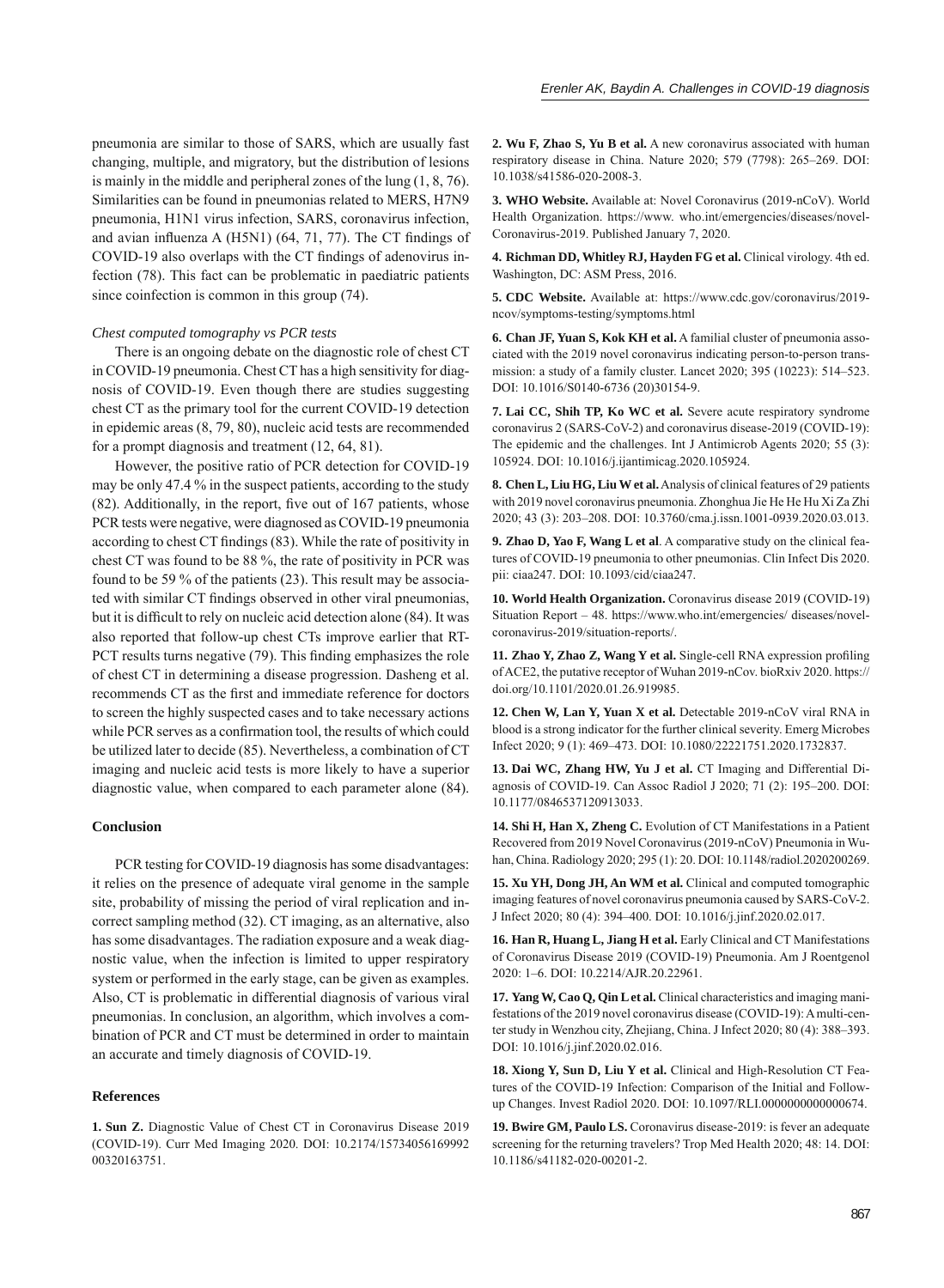## *Bratisl Med J 2020; 121 (12)*

864 – 869

20. Xu XW, Wu XX, Jiang XG et al. Clinical findings in a group of patients infected with the 2019 novel coronavirus (SARS-Cov-2) outside of Wuhan, China: retrospective case series. BMJ 2020; 368: m606. DOI: 10.1136/bmj.m606.

**21. Lin C, Ding Y, Xie B et al.** Asymptomatic novel coronavirus pneumonia patient outside Wuhan: The value of CT images in the course of the disease. Clin Imaging 2020; 63: 7‒9. DOI: 10.1016/j.clinimag.2020.02.008.

22. Yuan M, Yin W, Tao Z, Tan W, Hu Y. Association of radiologic findings with mortality of patients infected with 2019 novel coronavirus in Wuhan, China. PLoS One 2020; 15 (3): e0230548. DOI: 10.1371/journal. pone.0230548.

**23. Lippi G, Simundic AM, Plebani M.** Potential preanalytical and analytical vulnerabilities in the laboratory diagnosis of coronavirus disease 2019 (COVID-19) [published online ahead of print, 2020 Mar 16]. Clin Chem Lab Med 2020; /j/cclm.ahead-of-print/cclm-2020-0285/cclm-2020-0285. xml. DOI: 10.1515/cclm-2020-0285.

**24. Chen R, Chen J, Meng QT.** Chest computed tomography images of early coronavirus disease (COVID-19) [published online ahead of print, 2020 Mar 11]. Can J Anaesth 2020; 1-2. DOI: 10.1007/s12630-020-01625-4.

**25. Lagier JC, Colson P, Tissot Dupont H et al.** Testing the repatriated for SARS-Cov2: Should laboratory-based quarantine replace traditional quarantine? [published online ahead of print, 2020 Mar 14]. Travel Med Infect Dis 2020; 101624. DOI: 10.1016/j.tmaid.2020.101624.

**26. Liu R, Han H, Liu F et al.** Positive rate of RT-PCR detection of SARS-CoV-2 infection in 4880 cases from one hospital in Wuhan, China, from Jan to Feb 2020. Clin Chim Acta 2020; 505: 172-175. DOI: 10.1016/j. cca.2020.03.009.

27. Fang X, Zhao M, Li S, Yang L, Wu B. Changes of CT findings in a 2019 novel coronavirus (2019-nCoV) pneumonia patient. QJM 2020; 113 (4): 271‒272. DOI: 10.1093/qjmed/hcaa038.

**28. Pfefferle S, Reucher S, Nörz D, Lütgehetmann M.** Evaluation of a quantitative RT-PCR assay for the detection of the emerging coronavirus SARS-CoV-2 using a high throughput system. Euro Surveill 2020; 25 (9): 2000152. DOI: 10.2807/1560-7917.ES.2020.25.9.2000152.

**29. Food and Drug Administration.** New York SARS-CoV-2 Real-time RT-PCR Diagnostic Panel – February 29, 2020. https:// www.fda.gov/media/135662/download. Last accessed, March 9, 2020.

**30. Xie X, Zhong Z, Zhao W, Zheng C, Wang F, Liu J.** Chest CT for Typical 2019-nCoV Pneumonia: Relationship to Negative RT-PCR Testing [published online ahead of print, 2020 Feb 12]. Radiology 2020; 200343. DOI: 10.1148/radiol.2020200343.

**31. Nguyen T, Duong Bang D, Wolff A.** 2019 Novel Coronavirus Disease (COVID-19): Paving the Road for Rapid Detection and Point-of-Care Diagnostics. Micromachines (Basel) 2020; 11: 306. DOI: 10.3390/mi11030306.

32. Guo L, Ren L, Yang S et al. Profiling Early Humoral Response to Diagnose Novel Coronavirus Disease (COVID-19). Clin Infect Dis 2020; ciaa310. DOI: 10.1093/cid/ciaa310.

**33. Loeffelholz MJ, Tang YW.** Laboratory diagnosis of emerging human coronavirus infections - the state of the art. Emerg Microbes Infect 2020; 9 (1): 747‒756. DOI: 10.1080/22221751.2020.1745095.

**34. Nakajima K, Kato H, Yamashiro T et al.** COVID-19 pneumonia: infection control protocol inside computed tomography suites. Jpn J Radiol 2020; 38: 391‒393. DOI: 10.1007/s11604-020-00948-y.

**35. Yormaz B, Findik D, Süerdem M.** Differences of viral panel positive versus negative by real-time PCR in COPD exacerbated patients. Tuberk Toraks 2019; 67 (2): 124‒130. DOI: 10.5578/tt.68471.

**36. Tan SS, Yan B, Saw S et al.** Practical laboratory considerations amidst the COVID-19 outbreak: early experience from Singapore. J Clin Pathol 2020; jclinpath-2020-206563. DOI: 10.1136/jclinpath-2020-206563.

**37. Duan YN, Qin J.** Pre- and Posttreatment Chest CT Findings: 2019 Novel Coronavirus (2019-nCoV) Pneumonia. Radiology 2020; 295: 21. DOI: 10.1148/radiol.2020200323.

**38. Shi H, Han X, Jiang N et al.** Radiological findings from 81 patients with COVID-19 pneumonia in Wuhan, China: a descriptive study. Lancet Infect Dis 2020; 20: 425-434. DOI: 10.1016/S1473-3099 (20)30086-4.

**39. Huang C, Wang Y, Li X et al.** Clinical features of patients infected with 2019 novel coronavirus in Wuhan, China. Lancet 2020; 395: 497-506. DOI: 10.1016/S0140-6736 (20)30183-5.

**40. Lei J, Li J, Li X, Qi X.** CT Imaging of the 2019 Novel Coronavirus (2019-nCoV) Pneumonia. Radiology 2020; 295: 18. DOI: 10.1148/ radiol.2020200236.

**41. Sun Q, Xu X, Xie J, Li J, Huang X.** Evolution of Computed Tomography Manifestations in Five Patients Who Recovered from Coronavirus Disease 2019 (COVID-19) Pneumonia. Korean J Radiol 2020; 21: 614–619. DOI: 10.3348/kjr.2020.0157.

**42. Gross A, Thiemig D, Koch FW, Schwarz M, Gläser S, Albrecht T.** CT appearance of severe, laboratory-proven coronavirus disease 2019 (COVID-19) in a Caucasian patient in Berlin, Germany. Rofo 2020; 192: 476‒477. DOI: 10.1055/a-1138-8783.

**43. Zhu W, Xie K, Lu H, Xu L, Zhou S, Fang S.** Initial clinical features of suspected coronavirus disease 2019 in two emergency departments outside of Hubei, China. J Med Virol 2020; 10.1002/jmv.25763. DOI: 10.1002/ jmv.25763.

**44. Liu P, Tan XZ.** 2019 Novel Coronavirus (2019-nCoV) Pneumonia. Radiology 2020; 295 (1): 19. DOI: 10.1148/radiol.2020200257.

**45. Lu T, Pu H.** Computed Tomography Manifestations of 5 Cases of the Novel Coronavirus Disease 2019 (COVID-19) Pneumonia From Patients Outside Wuhan. J Thorac Imaging 2020. DOI: 10.1097/ RTI.0000000000000508.

**46. Zhu ZW, Tang JJ, Chai XP et al.** Comparison of heart failure and 2019 novel coronavirus pneumonia in chest CT features and clinical characteristics. Zhonghua Xin Xue Guan Bing Za Zhi 2020; 48: E007. DOI: 10.3760/cma.j.cn112148-20200218-00093.

**47. Cheng Z, Lu Y, Cao Q et al.** Clinical Features and Chest CT Manifestations of Coronavirus Disease 2019 (COVID-19) in a Single-Center Study in Shanghai, China [published online ahead of print, 2020 Mar 14]. Am J Roentgenol 2020; 1‒6. DOI: 10.2214/AJR.20.22959.

**48. Yoon SH, Lee KH, Kim JY et al.** Chest Radiographic and CT Findings of the 2019 Novel Coronavirus Disease (COVID-19): Analysis of Nine Patients Treated in Korea. Korean J Radiol 2020; 21: 494-500. DOI: 10.3348/kjr.2020.0132.

**49. Xu X, Yu C, Qu J et al.** Imaging and clinical features of patients with 2019 novel coronavirus SARS-CoV-2. Eur J Nucl Med Mol Imaging 2020; 47: 1275‒1280. DOI: 10.1007/s00259-020-04735-9.

**50. Zhao W, Zhong Z, Xie X, Yu Q, Liu J.** Relation Between Chest CT Findings and Clinical Conditions of Coronavirus Disease (COVID-19) Pneumonia: A Multicenter Study. Am J Roentgenol 2020; 214: 1072-1077. DOI: 10.2214/AJR.20.22976.

**51. Wang J, Liu J, Wang Y et al.** Dynamic changes of chest CT imaging in patients with corona virus disease-19 (COVID-19). Zhejiang Da Xue Xue Bao Yi Xue Ban 2020; 49 (1).